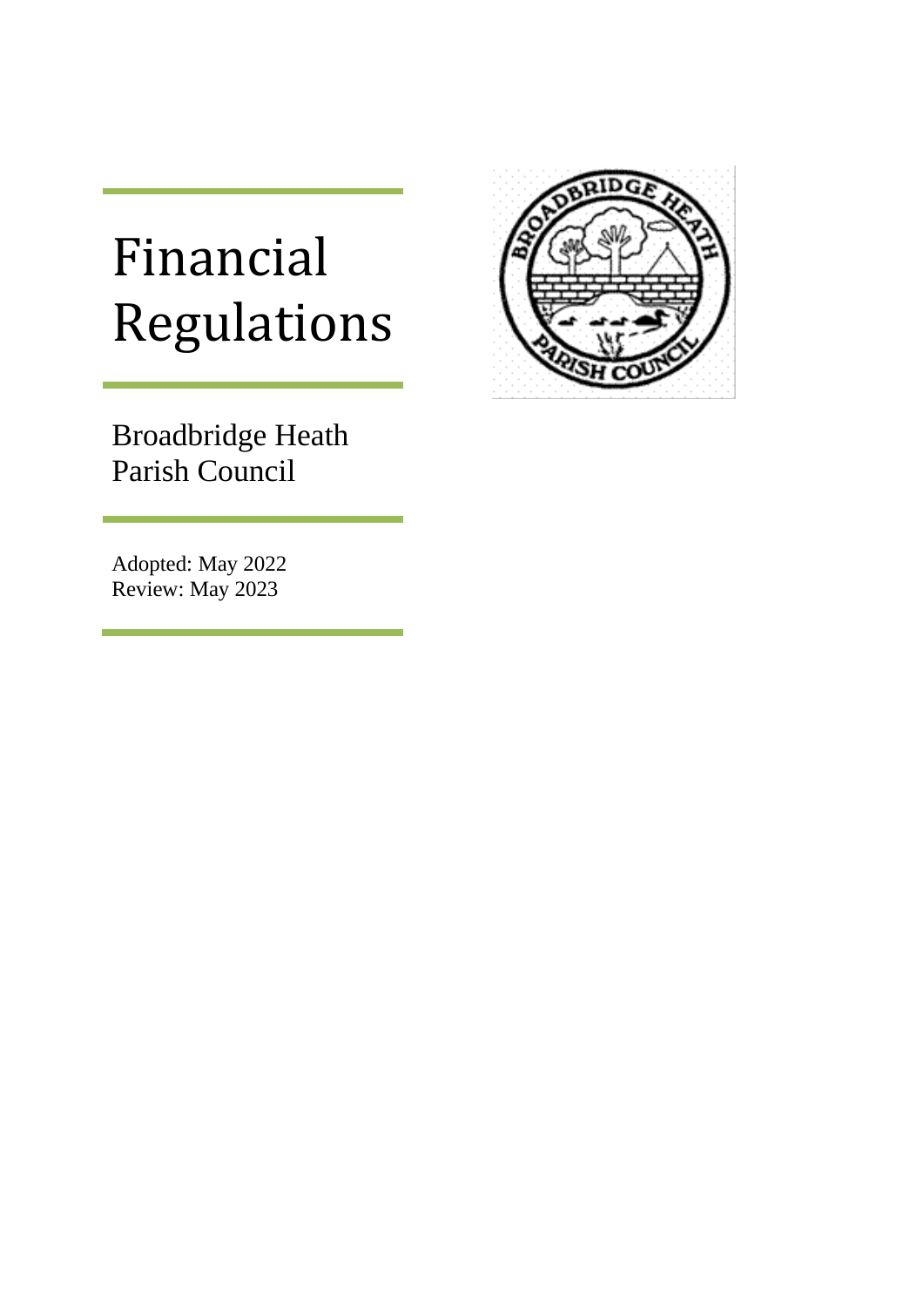# **INDEX**

| 1. |                                                                       |
|----|-----------------------------------------------------------------------|
| 2. |                                                                       |
| 3. |                                                                       |
| 4. |                                                                       |
| 5. |                                                                       |
| 6. |                                                                       |
| 7. |                                                                       |
| 8. |                                                                       |
| 9. |                                                                       |
|    |                                                                       |
|    |                                                                       |
|    | 12. PAYMENTS UNDER CONTRACTS FOR BUILDING OR OTHER CONSTRUCTION WORKS |
|    |                                                                       |
|    |                                                                       |
|    |                                                                       |
|    |                                                                       |
|    |                                                                       |
|    |                                                                       |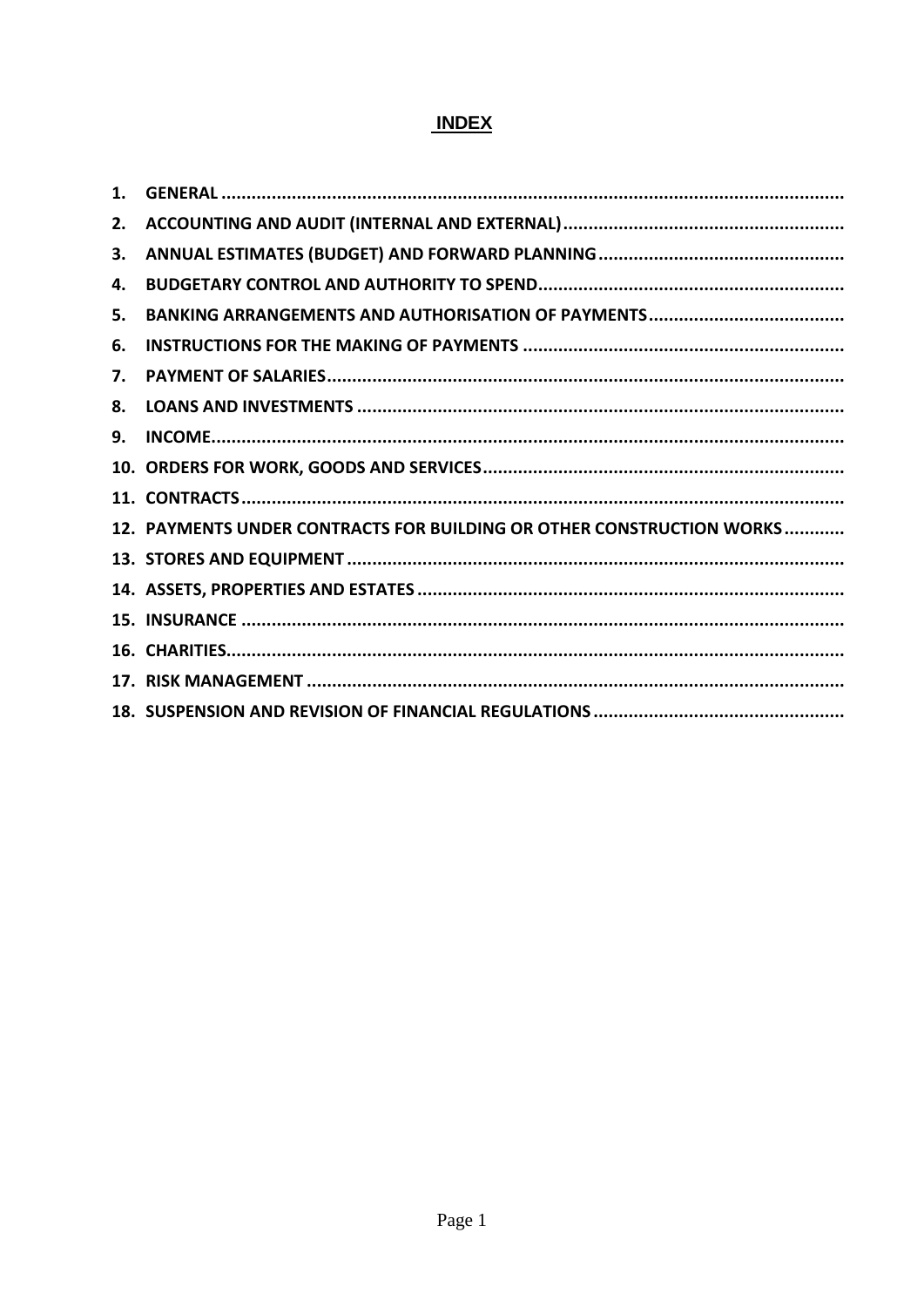These Financial Regulations were adopted by the Council at its Meeting held on the 1<sup>st</sup> March 2021.

# <span id="page-2-0"></span>**1. GENERAL**

- 1.1. These financial regulations govern the conduct of financial management by the council and may only be amended or varied by resolution of the council. Financial regulations are one of the council's three governing policy documents providing procedural guidance for members and officers. Financial regulations must be observed in conjunction with the council's standing orders<sup>1</sup> and any individual financial regulations relating to contracts.
- 1.2. The council is responsible in law for ensuring that its financial management is adequate and effective and that the council has a sound system of internal control which facilitates the effective exercise of the council's functions, including arrangements for the management of risk.
- 1.3. The council's accounting control systems must include measures:
	- for the timely production of accounts;
	- that provide for the safe and efficient safeguarding of public money;
	- to prevent and detect inaccuracy and fraud; and
	- identifying the duties of officers.
- 1.4. These financial regulations demonstrate how the council meets these responsibilities and requirements.
- 1.5. At least once a year, prior to approving the Annual Governance Statement, the council must review the effectiveness of its system of internal control which shall be in accordance with proper practices.
- 1.6. Deliberate or wilful breach of these Regulations by an employee may give rise to disciplinary proceedings.
- 1.7. Members of Council are expected to follow the instructions within these Regulations and not to entice employees to breach them. Failure to follow instructions within these Regulations brings the office of councillor into disrepute.
- 1.8. The Responsible Financial Officer (RFO) holds a statutory office to be appointed by the council. The Clerk has been appointed as RFO for this council and these regulations will apply accordingly.
- 1.9. The RFO;
	- acts under the policy direction of the council;
	- administers the council's financial affairs in accordance with all Acts, Regulations and proper practices;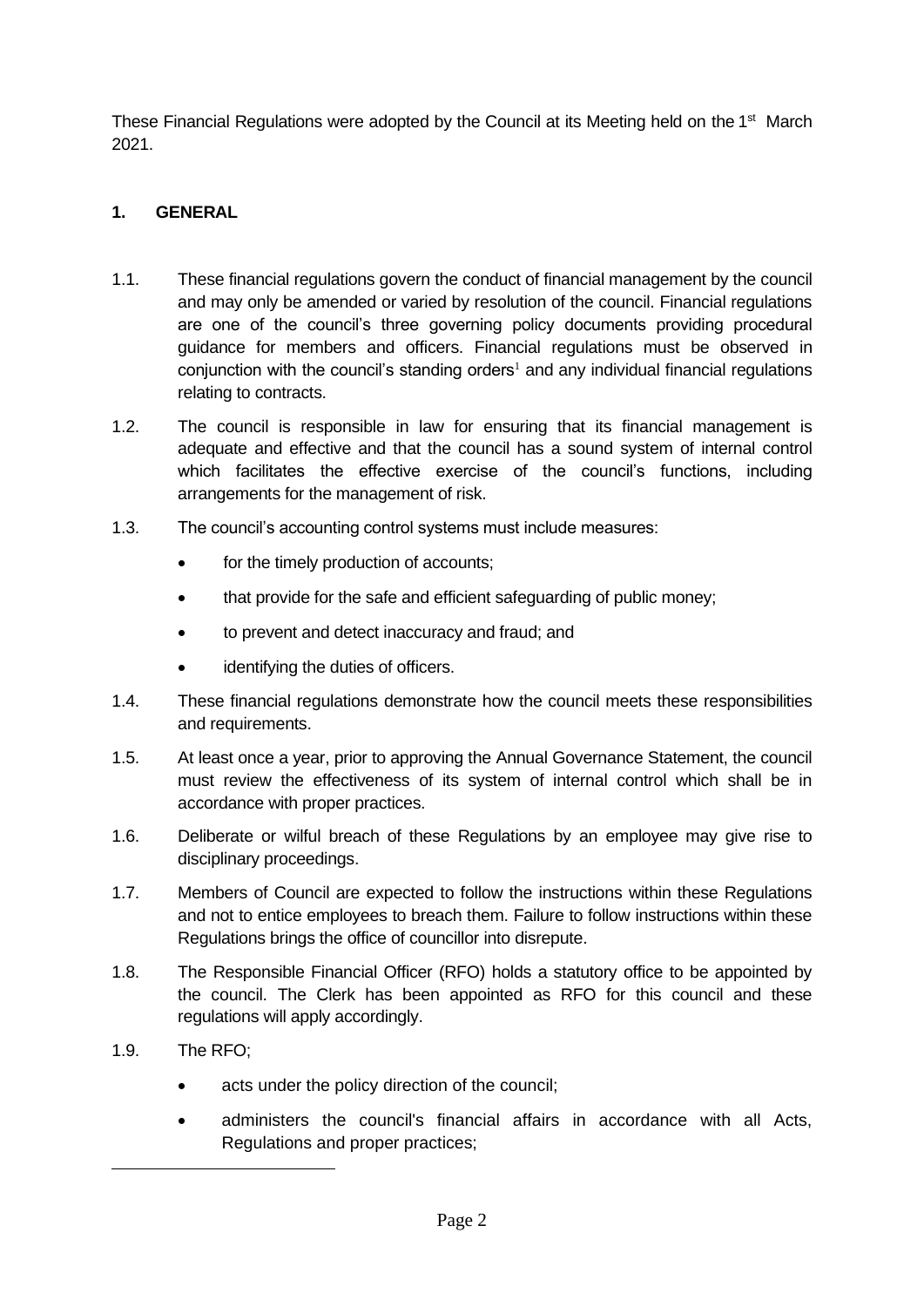- determines on behalf of the council its accounting records and accounting control systems;
- ensures the accounting control systems are observed;
- maintains the accounting records of the council up to date in accordance with proper practices;
- assists the council to secure economy, efficiency and effectiveness in the use of its resources; and
- produces financial management information as required by the council.
- 1.10. The accounting records determined by the RFO shall be sufficient to show and explain the council's transactions and to enable the RFO to ensure that any income and expenditure account and statement of balances, or record of receipts and payments and additional information, as the case may be, or management information prepared for the council from time to time comply with the Accounts and Audit Regulations<sup>2</sup>.
- 1.11. The accounting records determined by the RFO shall in particular contain:
	- entries from day to day of all sums of money received and expended by the council and the matters to which the income and expenditure or receipts and payments account relate;
	- a record of the assets and liabilities of the council; and
	- wherever relevant, a record of the council's income and expenditure in relation to claims made, or to be made, for any contribution, grant or subsidy.
- 1.12. The accounting control systems determined by the RFO shall include:
	- procedures to ensure that the financial transactions of the council are recorded as soon as reasonably practicable and as accurately and reasonably as possible;
	- procedures to enable the prevention and detection of inaccuracies and fraud and the ability to reconstruct any lost records;
	- identification of the duties of officers dealing with financial transactions and division of responsibilities of those officers in relation to significant transactions;
	- procedures to ensure that uncollectable amounts, including any bad debts are not submitted to the council for approval to be written off except with the approval of the RFO and that the approvals are shown in the accounting records; and
	- measures to ensure that risk is properly managed.

<sup>2</sup> Accounts and Audit (England) Regulations 2011/817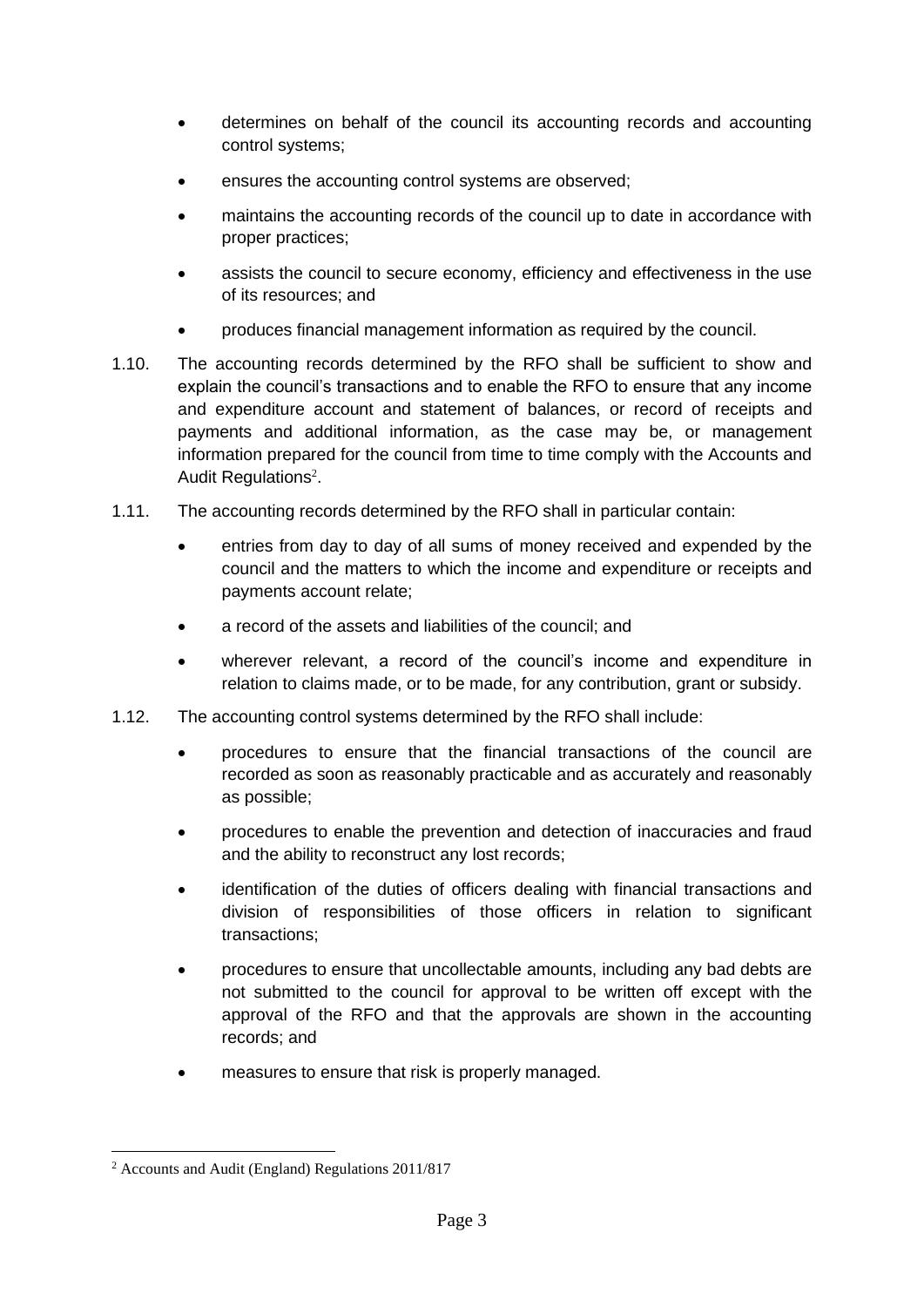- 1.13. The council is not empowered by these Regulations or otherwise to delegate certain specified decisions. In particular any decision regarding:
	- setting the final budget or the precept (council tax requirement);
	- approving accounting statements;
	- approving an annual governance statement;
	- borrowing;
	- writing off bad debts;
	- declaring eligibility for the General Power of Competence; and
	- addressing recommendations in any report from the internal or external auditors,

shall be a matter for the full council only.

- 1.14. In addition the council must:
	- determine and keep under regular review the bank mandate for all council bank accounts;
	- approve any grant or a single commitment in excess of £1,000; and
	- in respect of the annual salary for any employee have regard to recommendations about annual salaries of employees made by the relevant committee in accordance with its terms of reference.
- 1.15. In these financial regulations, references to the Accounts and Audit Regulations or 'the regulations' shall mean the regulations issued under the provisions of section 27 of the Audit Commission Act 1998, or any superseding legislation, and then in force unless otherwise specified.

In these financial regulations the term 'proper practice' or 'proper practices' shall refer to guidance issued in *Governance and Accountability for Local Councils - a Practitioners' Guide (England)* issued by the Joint Practitioners Advisory Group (JPAG), available from the websites of NALC and the Society for Local Council Clerks (SLCC).

# <span id="page-4-0"></span>**2. ACCOUNTING AND AUDIT (INTERNAL AND EXTERNAL)**

- 2.1. All accounting procedures and financial records of the council shall be determined by the RFO in accordance with the Accounts and Audit Regulations, appropriate guidance and proper practices.
- 2.2. On a regular basis, at least once in each quarter, and at each financial year end, a member other than the Chairman shall be appointed to verify bank reconciliations (for all accounts) produced by the RFO. The member shall sign the reconciliations and the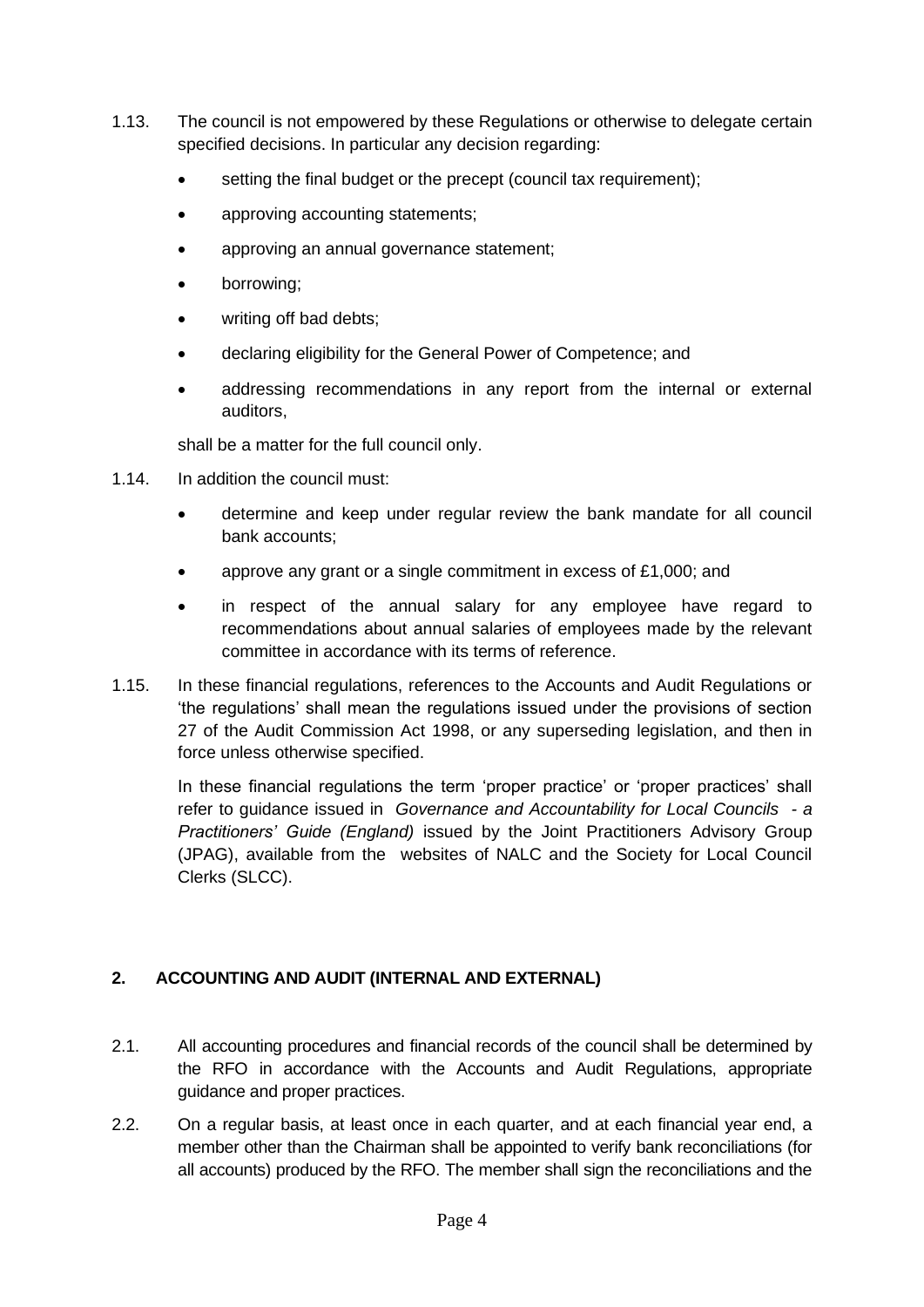original bank statements (or similar document) as evidence of verification. This activity shall on conclusion be reported, including any exceptions, to and noted by the Finance & Establishment Committee.

- 2.3. The RFO shall complete the annual statement of accounts, annual report, and any related documents of the council contained in the Annual Return (as specified in proper practices) as soon as practicable after the end of the financial year and having certified the accounts shall submit them and report thereon to the council within the timescales set by the Accounts and Audit Regulations.
- 2.4. The council shall ensure that there is an adequate and effective system of internal audit of its accounting records, and of its system of internal control in accordance with proper practices. Any officer or member of the council shall make available such documents and records as appear to the council to be necessary for the purpose of the audit and shall, as directed by the council, supply the RFO, internal auditor, or external auditor with such information and explanation as the council considers necessary for that purpose.
- 2.5. The internal auditor shall be appointed by and shall carry out the work in relation to internal controls required by the council in accordance with proper practices.
- 2.6. The internal auditor shall:
	- be competent and independent of the financial operations of the council;
	- report to council in writing, or in person, on a regular basis with a minimum of one annual written report during each financial year;
	- to demonstrate competence, objectivity and independence, be free from any actual or perceived conflicts of interest, including those arising from family relationships; and
	- have no involvement in the financial decision making, management or control of the council.
- 2.7. Internal or external auditors may not under any circumstances:
	- perform any operational duties for the council;
	- initiate or approve accounting transactions; or
	- direct the activities of any council employee, except to the extent that such employees have been appropriately assigned to assist the internal auditor.
- 2.8. For the avoidance of doubt, in relation to internal audit the terms 'independent' and 'independence' shall have the same meaning as is described in proper practices.
- 2.9. The RFO shall make arrangements for the exercise of electors' rights in relation to the accounts including the opportunity to inspect the accounts, books, and vouchers and display or publish any notices and statements of account required by Audit Commission Act 1998, or any superseding legislation, and the Accounts and Audit Regulations.
- 2.10. The RFO shall, without undue delay, bring to the attention of all councillors any correspondence or report from internal or external auditors.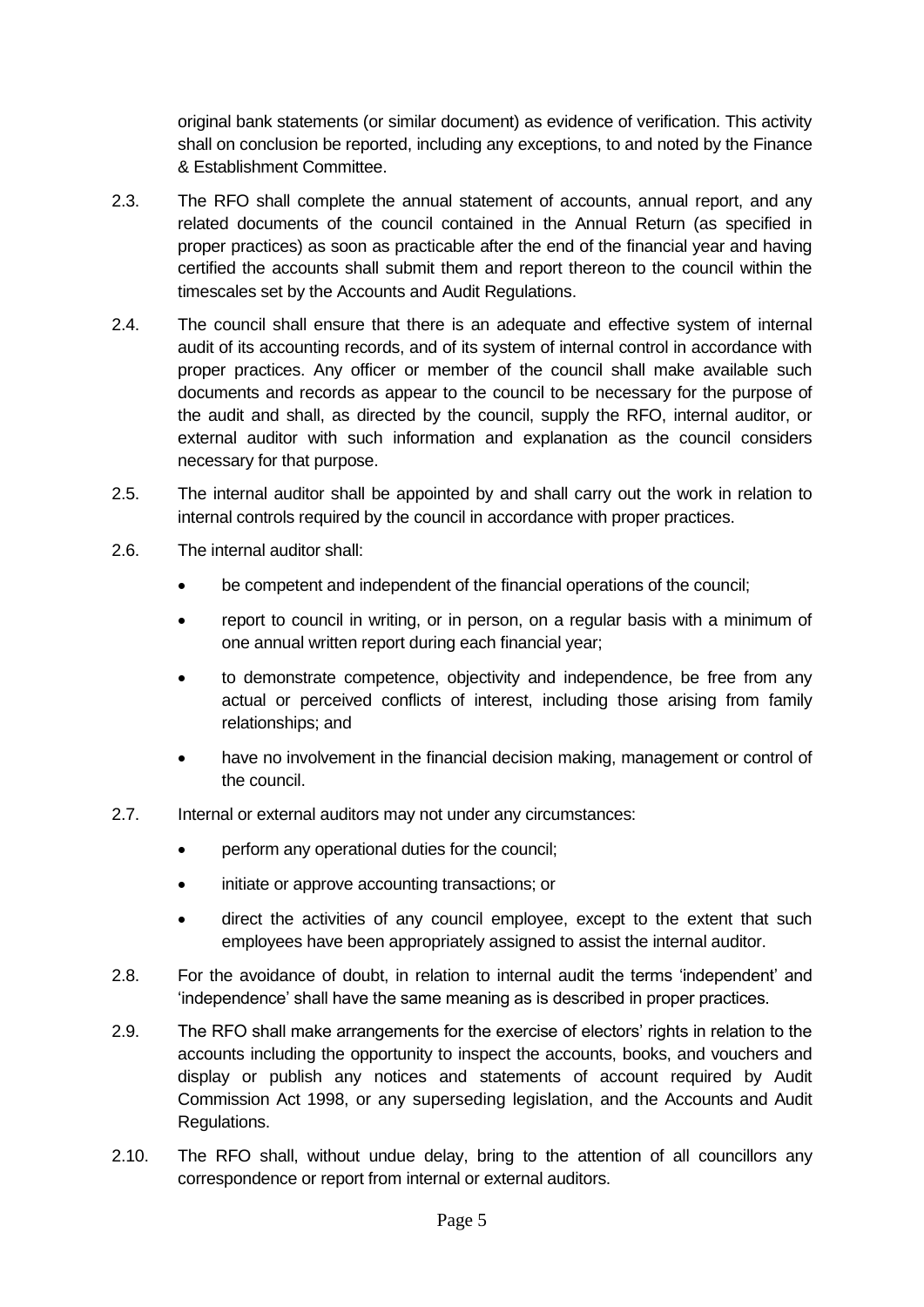# <span id="page-6-0"></span>**3. ANNUAL ESTIMATES (BUDGET) AND FORWARD PLANNING**

- 3.1. Each committee (if any) shall review its three year forecast of revenue and capital receipts and payments. Having regard to the forecast, it shall thereafter formulate and submit proposals for the following financial year to the council not later than the end of November each year including any proposals for revising the forecast.
- 3.2. The RFO must each year, by no later than November, prepare detailed estimates of all receipts and payments including the use of reserves and all sources of funding for the following financial year in the form of a budget to be considered by the Finance & Establishment committee and the council.
- 3.3. The council shall consider annual budget proposals in relation to the council's three year forecast of revenue and capital receipts and payments including recommendations for the use of reserves and sources of funding and update the forecast accordingly.
- 3.4. The council shall fix the precept (council tax requirement), and relevant basic amount of council tax to be levied for the ensuing financial year not later than by the end of January each year. The RFO shall issue the precept to the billing authority and shall supply each member with a copy of the approved annual budget.
- 3.5. The approved annual budget shall form the basis of financial control for the ensuing year.

# <span id="page-6-1"></span>**4. BUDGETARY CONTROL AND AUTHORITY TO SPEND**

- 4.1. Expenditure on revenue items may be authorised up to the amounts included for that class of expenditure in the approved budget. This authority is to be determined by:
	- the council for all items over £1,000;
	- a duly delegated committee of the council for items up to £1,000; or
	- the Clerk, in conjunction with Chairman of Council or Chairman of the appropriate committee, for any items below £1,000.

Such authority is to be evidenced by a minute or by an authorisation slip duly signed by the Clerk, and where necessary also by the appropriate Chairman.

Contracts may not be disaggregated to avoid controls imposed by these regulations.

4.2. No expenditure may be authorised that will exceed the amount provided in the revenue budget for that class of expenditure other than by resolution of the council, or duly delegated committee. During the budget year and with the approval of council having considered fully the implications for public services, unspent and available amounts may be moved to other budget headings or to an earmarked reserve as appropriate ('virement').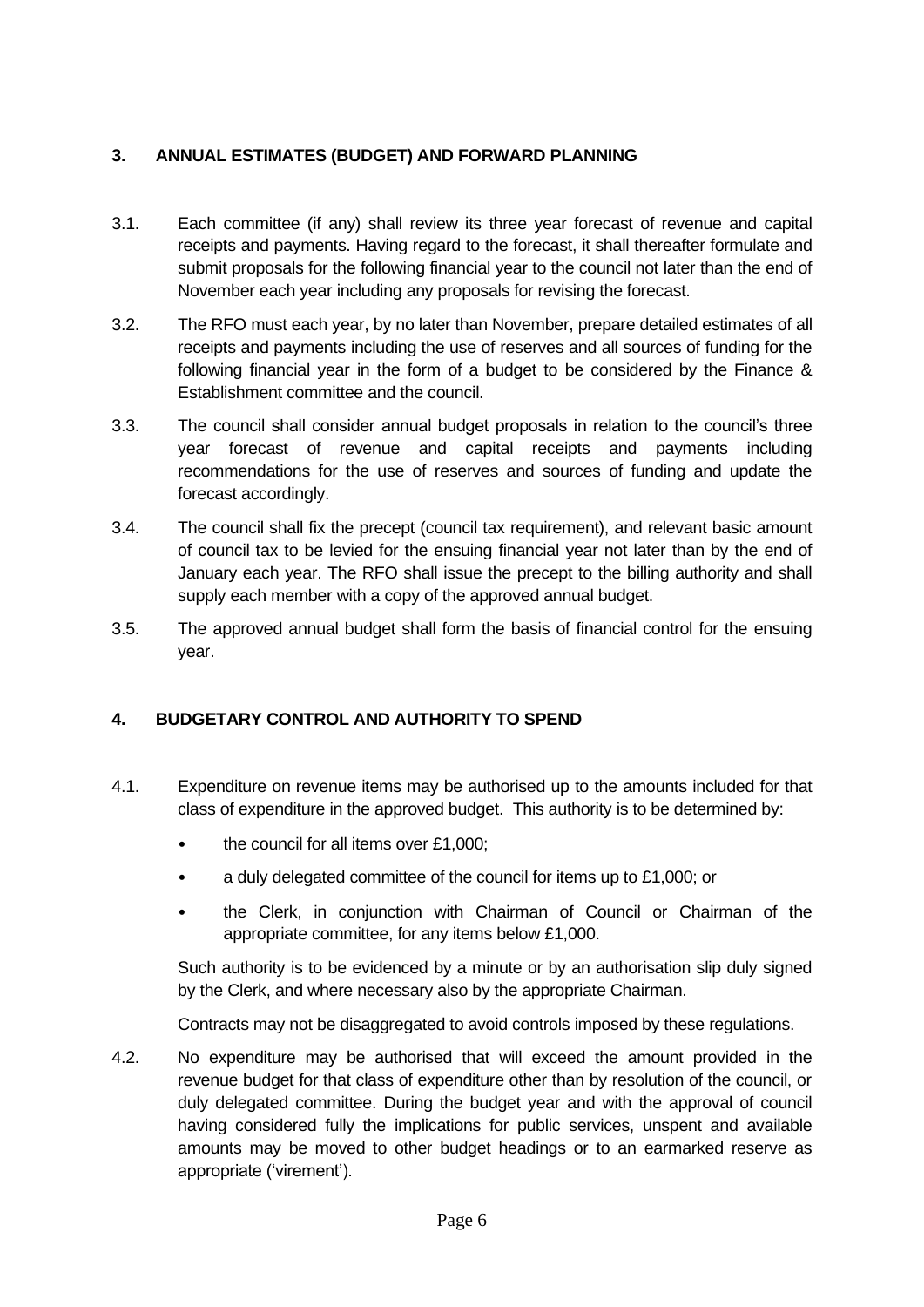- 4.3. Unspent provisions in the revenue or capital budgets for completed projects shall not be carried forward to a subsequent year.
- 4.4. The salary budgets are to be reviewed at least annually in November for the following financial year and such review shall be evidenced by a hard copy schedule signed by the Clerk and the Chairman of Council or relevant committee. The RFO will inform committees of any changes impacting on their budget requirement for the coming year in good time.
- 4.5. In cases of extreme risk to the delivery of council services, the clerk may authorise revenue expenditure on behalf of the council which in the clerk's judgement it is necessary to carry out. Such expenditure includes repair, replacement or other work, whether or not there is any budgetary provision for the expenditure, subject to a limit of £1,000. The Clerk shall report such action to the chairman as soon as possible and to the council as soon as practicable thereafter.
- 4.6. No expenditure shall be authorised in relation to any capital project and no contract entered into or tender accepted involving capital expenditure unless the council is satisfied that the necessary funds are available and the requisite borrowing approval has been obtained.
- 4.7. All capital works shall be administered in accordance with the council's standing orders and financial regulations relating to contracts.
- 4.8. The RFO shall regularly provide the council with a statement of receipts and payments to date under each head of the budgets, comparing actual expenditure to the appropriate date against that planned as shown in the budget. These statements are to be prepared at least at the end of each financial quarter and shall show explanations of material variances. For this purpose "material" shall be in excess of £250 or 15% of the budget.
- 4.9. Changes in earmarked reserves shall be approved by council as part of the budgetary control process.

#### <span id="page-7-0"></span>**5. BANKING ARRANGEMENTS AND AUTHORISATION OF PAYMENTS**

- 5.1. The council's banking arrangements, including the bank mandate, shall be made by the RFO and approved by the council; banking arrangements may not be delegated to a committee. They shall be regularly reviewed for safety and efficiency.
- 5.2. The RFO shall prepare a schedule of payments requiring authorisation, together with relevant invoices, for circulation to council. The council / committee shall review the schedule for compliance and, having satisfied itself shall authorise payment by digital authorisation of three signatories. The approved schedule shall be ruled off and initialled by the Chairman of the Meeting or the Chairman of the Finance & Establishment committee. Payments lists shall be ratified at the next full council meeting. A detailed list of all payments shall be disclosed within or as an attachment to the minutes of the meeting at which payment was authorised. Personal payments (including salaries, wages, expenses and any payment made in relation to the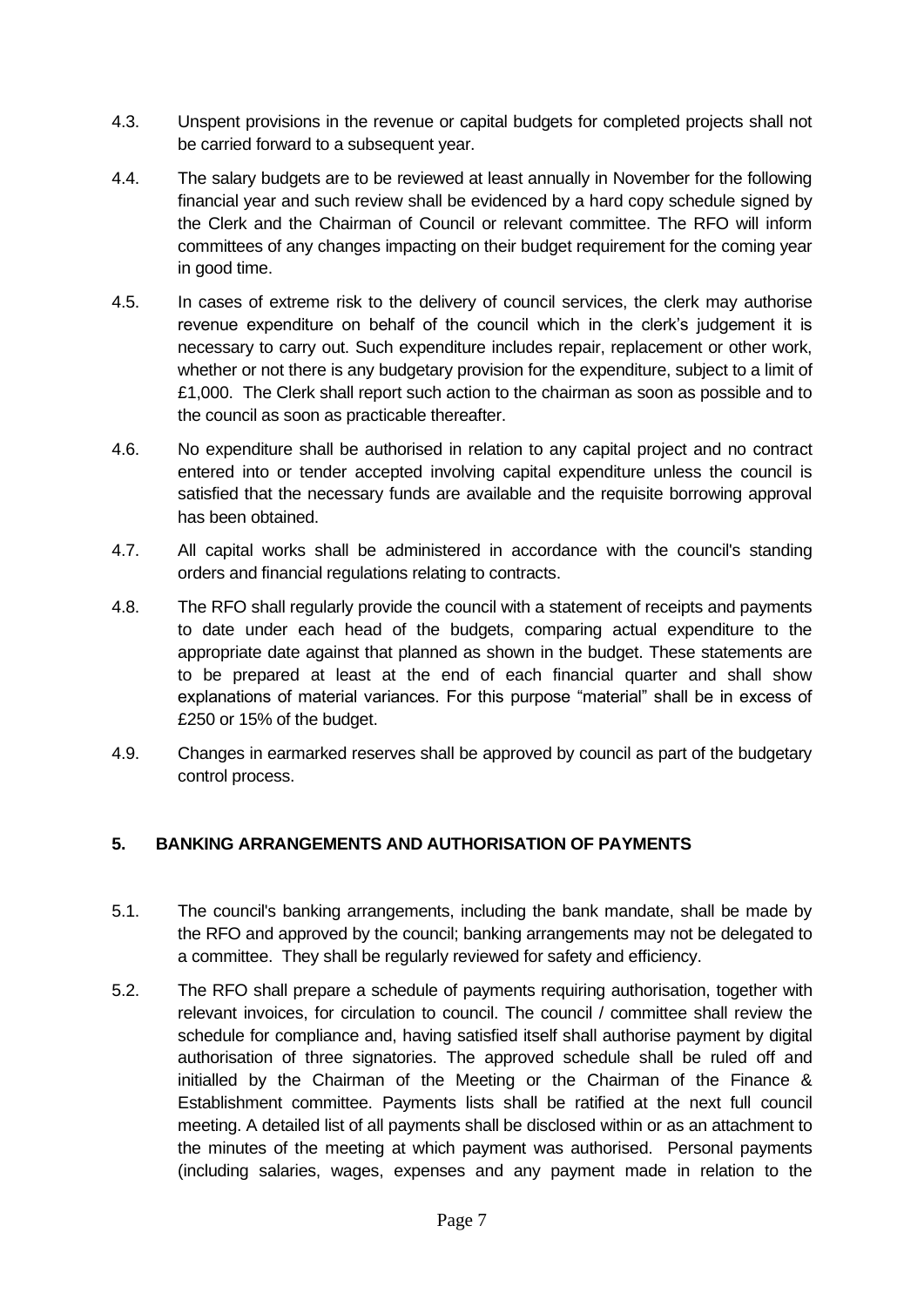termination of a contract of employment) may be summarised to remove public access to any personal information.

- 5.3. All invoices for payment shall be examined, verified and certified by the RFO to confirm that the work, goods or services to which each invoice relates has been received, carried out, examined and represents expenditure previously approved by the council.
- 5.4. The RFO shall examine invoices for arithmetical accuracy and analyse them to the appropriate expenditure heading. The RFO shall take all steps to pay all invoices submitted, and which are in order, at the next available council meeting.
- 5.5. The Clerk and RFO shall have delegated authority to authorise the payment of items only in the following circumstances:
	- a) If a payment is necessary to avoid a charge to interest under the Late Payment of Commercial Debts (Interest) Act 1998, and the due date for payment is before the next scheduled Meeting of council, where the Clerk and RFO certify that there is no dispute or other reason to delay payment, provided that a list of such payments shall be submitted to the next appropriate meeting of council;
	- b) An expenditure item authorised under 5.6 below (continuing contracts and obligations) provided that a list of such payments shall be submitted to the next appropriate meeting of council; or
	- c) fund transfers within the councils banking arrangements up to the sum of [£10,000], provided that a list of such payments shall be submitted to the next appropriate meeting of council.
- 5.6. For each financial year the Clerk and RFO shall draw up a list of due payments which arise on a regular basis as the result of a continuing contract, statutory duty, or obligation (such as but not exclusively, Salaries, PAYE and NI, Superannuation Fund and regular maintenance contracts and the like for which council ,or a duly authorised committee, may authorise payment for the year provided that the requirements of regulation 4.1 (Budgetary Controls) are adhered to, provided also that a list of such payments shall be submitted to the next appropriate meeting of council or Finance & Establishment Committee.
- 5.7. A record of regular payments made under 5.6 above shall be drawn up and be signed by two members on each and every occasion when payment is authorised - thus controlling the risk of duplicated payments being authorised and / or made.
- 5.8. In respect of grants a duly authorised committee shall approve expenditure within any limits set by council and in accordance with any policy statement approved by council. Any Revenue or Capital Grant in excess of £1,000 shall before payment, be subject to ratification by resolution of the council.
- 5.9. Members are subject to the Code of Conduct that has been adopted by the council and shall comply with the Code and Standing Orders when a decision to authorise or instruct payment is made in respect of a matter in which they have a disclosable pecuniary or other interest, unless a dispensation has been granted.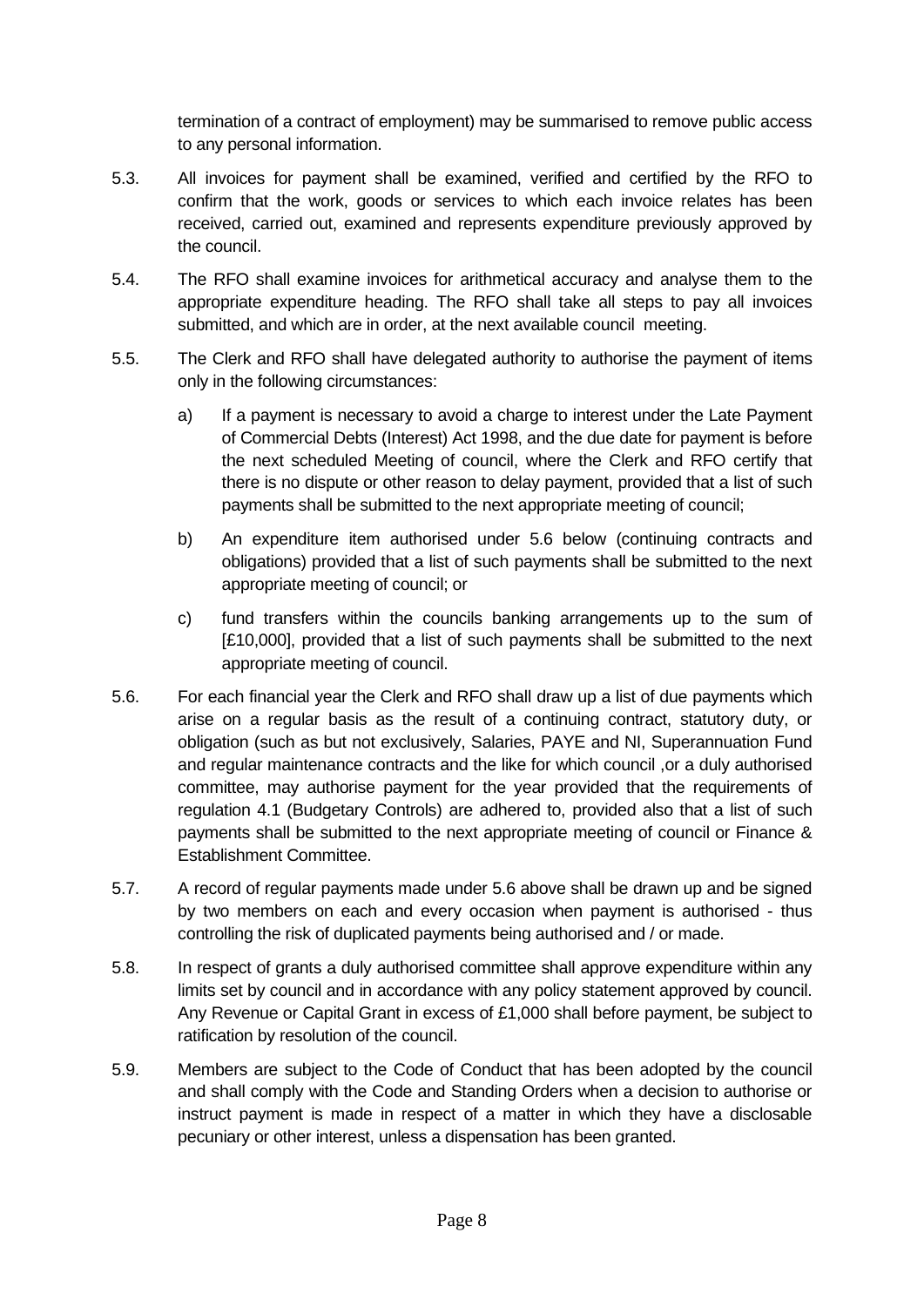- 5.10. The council will aim to rotate the duties of members in these Regulations so that onerous duties are shared out as evenly as possible over time.
- 5.11. Any changes in the recorded details of suppliers, such as bank account records, shall be approved in writing by a Member.

#### <span id="page-9-0"></span>**6. INSTRUCTIONS FOR THE MAKING OF PAYMENTS**

- 6.1. The council will make safe and efficient arrangements for the making of its payments.
- 6.2. Following authorisation under Financial Regulation 5 above, the council, a duly delegated committee or, if so delegated, the Clerk or RFO shall give instruction that a payment shall be made.
- 6.3. All payments may be effected by cheque, bank transfer or other instructions to the council's bankers, or otherwise, in accordance with a resolution of council or duly delegated committee.
- 6.4. Cheques, bank transfers or orders for payment drawn on the bank account in accordance with the schedule as presented to council or committee shall be signed by two members of council and the Chairman or Vice-Chairman of the council in accordance with a resolution instructing that payment. In the case of online bank transfers, once authorised in line with the schedule of payments presented and authorised by council the payment shall be made by the RFO and authorised by a second bank signatory, in line with online banking security protocols. If a councillor, who is also a bank signatory has declared a disclosable pecuniary interest, or has any other interest, in the matter in respect of which the payment is being made, that councillor shall be required to consider Standing Orders, and thereby determine whether it is appropriate and / or permissible to be a signatory to the transaction in question.
- 6.5. To indicate agreement of the details shown on the cheque or order for payment with the counterfoil and the invoice or similar documentation, the signatories shall each also initial the cheque counterfoil.
- 6.6. Cheques or orders for payment shall not normally be presented for signature other than at a council or committee meeting (including immediately before or after such a meeting). Any signatures obtained away from such meetings shall be reported to the council or Finance & Establishment Committee at the next convenient meeting.
- 6.7. If thought appropriate by the council, payment for utility supplies (energy, telephone and water) and any National Non-Domestic Rates may be made by variable direct debit provided that the instructions are signed by two members and any payments are reported to council as made. The approval of the use of a variable direct debit shall be renewed by resolution of the council at least every two years.
- 6.8. If thought appropriate by the Council, payment for certain items (principally salaries) may be made by Banker's Standing Order provided that the instructions are signed, or otherwise evidenced by two members are retained and any payments are reported to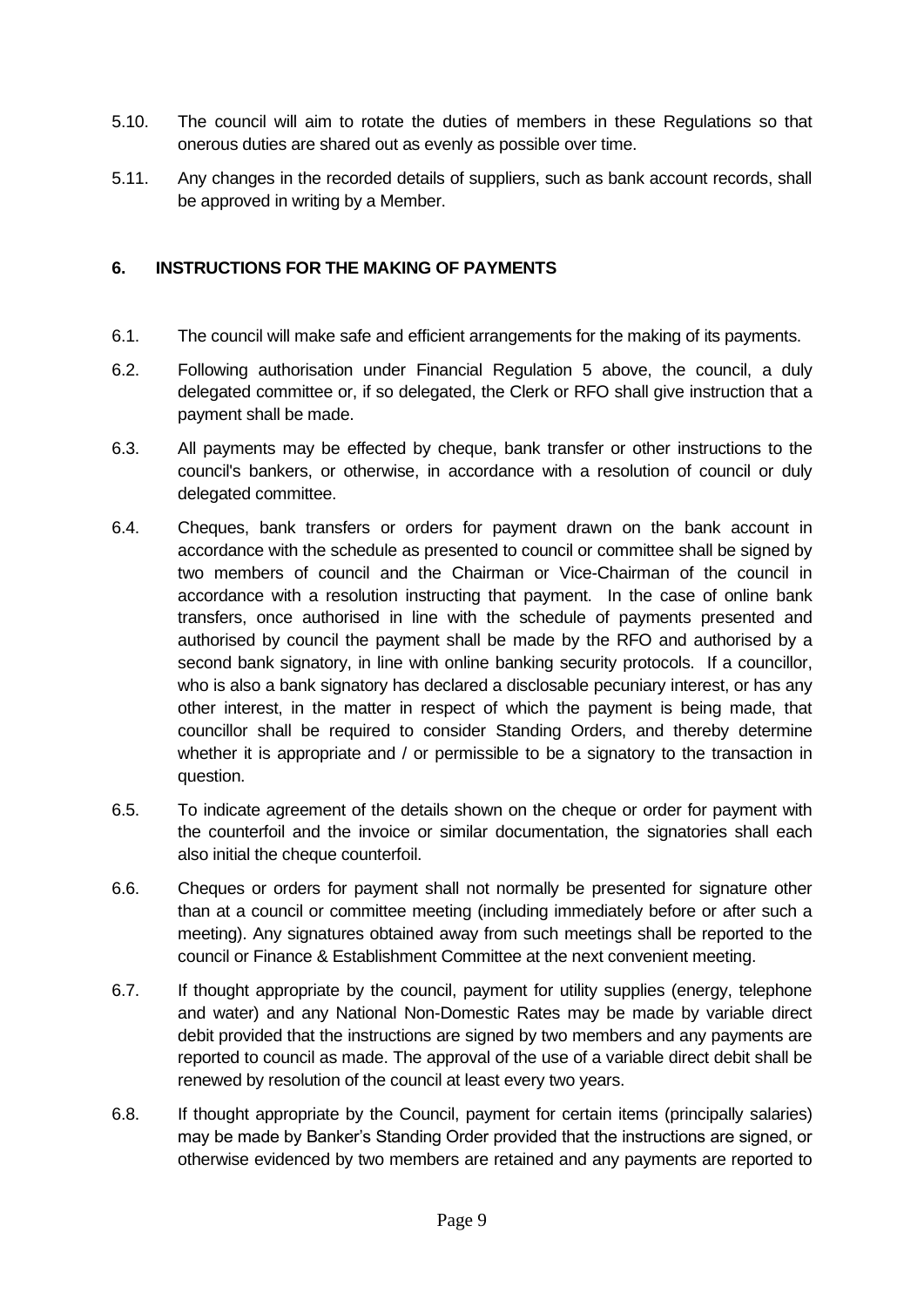Council as made. The approval of the use of a Banker's Standing Order shall be renewed by resolution of the Council at least every two years.

- 6.9. If thought appropriate by the council, payment for certain items may be made by BACS or CHAPS methods provided that the instructions for each payment are signed, or otherwise evidenced, by two authorised bank signatories are retained and any payments are reported to council as made. The approval of the use of BACS or CHAPS shall be renewed by resolution of the council at least every two years.
- 6.10. If thought appropriate by the council, payment for certain items may be made by internet banking transfer provided evidence is retained showing which members approved the payment.
- 6.11. Where a computer requires use of a personal identification number (PIN) or other password(s), for access to the council's records on that computer, a note shall be made of the PIN and Passwords and shall be handed to and retained by the Chairman of Council in a sealed dated envelope. This envelope may not be opened other than in the presence of two other councillors. After the envelope has been opened, in any circumstances, the PIN and / or passwords shall be changed as soon as practicable. The fact that the sealed envelope has been opened, in whatever circumstances, shall be reported to all members immediately and formally to the next available meeting of the council. This will not be required for a member's personal computer used only for remote authorisation of bank payments.
- 6.12. No employee or councillor shall disclose any PIN or password, relevant to the working of the council or its bank accounts, to any person not authorised in writing by the council or a duly delegated committee.
- 6.13. Regular back-up copies of the records on any computer shall be made and shall be stored securely away from the computer in question, and preferably off site.
- 6.14. The council, and any members using computers for the council's financial business, shall ensure that anti-virus, anti-spyware and firewall, software with automatic updates, together with a high level of security, is used.
- 6.15. Where internet banking arrangements are made with any bank, the Clerk [RFO] shall be appointed as the Service Administrator. The bank mandate approved by the council shall identify a number of councillors who will be authorised to approve transactions on those accounts. The bank mandate will state clearly the amounts of payments that can be instructed by the use of the Service Administrator alone, or by the Service Administrator with a stated number of approvals.
- 6.16. Access to any internet banking accounts will be directly to the access page (which may be saved under "favourites"), and not through a search engine or e-mail link. Remembered or saved passwords facilities must not be used on any computer used for council banking work. Breach of this Regulation will be treated as a very serious matter under these regulations.
- 6.17. Changes to account details for suppliers, which are used for internet banking may only be changed on written hard copy notification by the supplier and supported by hard copy authority for change signed by two of the Clerk, the RFO, a member. A programme of regular checks of standing data with suppliers will be followed.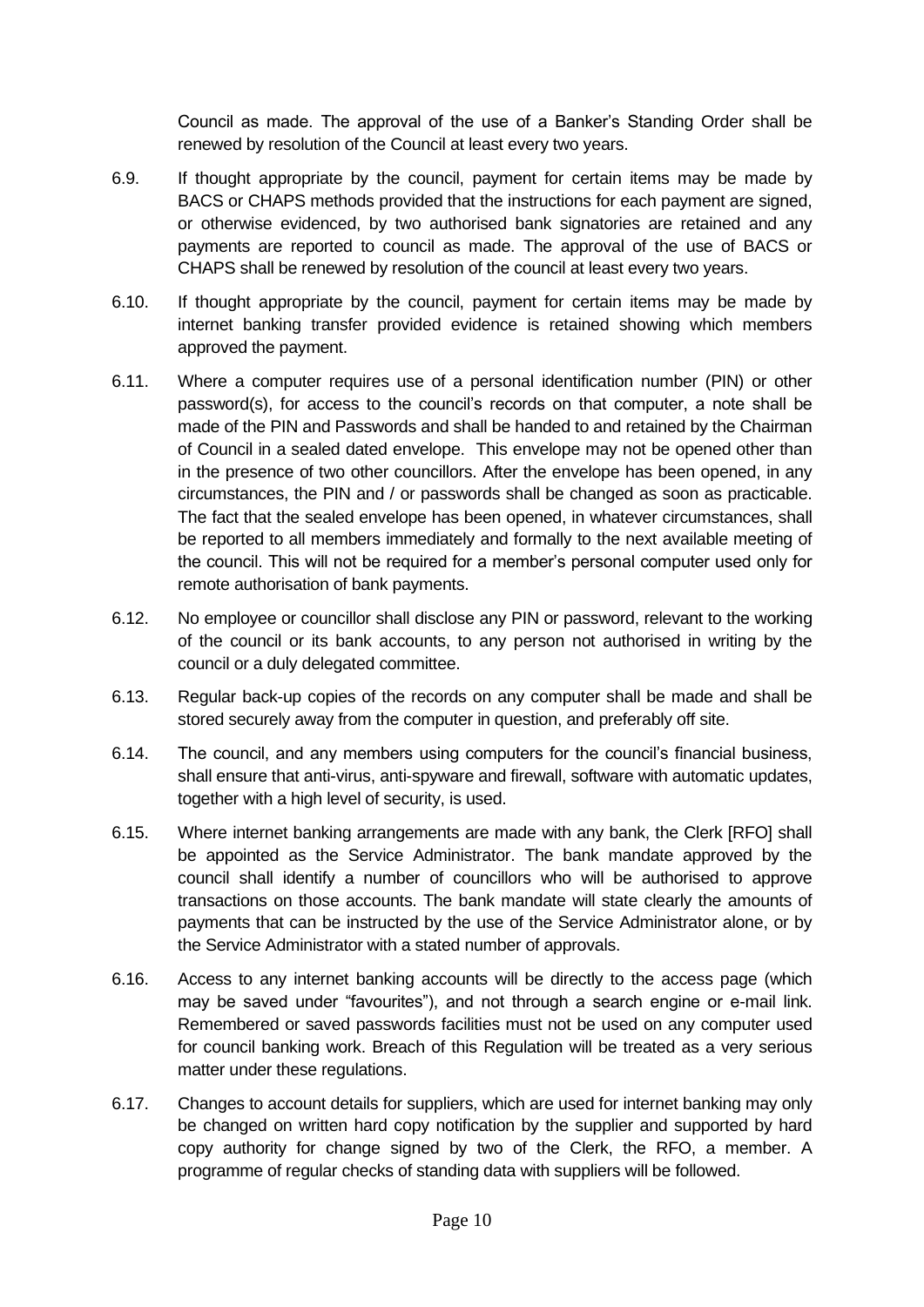- 6.18. Any Debit Card issued for use will be specifically restricted to the Clerk and the RFO and will also be restricted to a single transaction maximum value of £1,000 unless authorised by council or finance committee in writing before any order is placed.
- 6.19. A pre-paid debit card may be issued to employees with varying limits. These limits will be set by the Finance & Establishment Committee. Transactions and purchases made will be reported to the Finance & Establishment committee and authority for topping-up shall be at the discretion of the Finance & Establishment committee.
- 6.20. Any corporate credit card or trade card account opened by the council will be specifically restricted to use by the Clerk and RFO and shall be subject to automatic payment in full at each month-end.
- 6.21. The Clerk holds a float of £250 for the purchase of items for the purposes of essential maintenance and management, this will be maintained at £250 by payment on production of receipts. Any payments made in cash by other staff members (for example for postage or minor stationery items) shall be refunded on a regular basis, at least quarterly.

#### <span id="page-11-0"></span>**7. PAYMENT OF SALARIES**

- 7.1. As an employer, the council shall make arrangements to meet fully the statutory requirements placed on all employers by PAYE and National Insurance legislation. The payment of all salaries shall be made in accordance with payroll records and the rules of PAYE and National Insurance currently operating, and salary rates shall be as agreed by council, or duly delegated committee.
- 7.2. Payment of salaries and payment of deductions from salary such as may be required to be made for tax, national insurance and pension contributions, or similar statutory or discretionary deductions must be made in accordance with the payroll records and on the appropriate dates stipulated in employment contracts, provided that each payment is reported to the next available council meeting, as set out in these regulations above.
- 7.3. No changes shall be made to any employee's pay, emoluments, or terms and conditions of employment without the prior consent of the Finance & Establishment committee.
- 7.4. Each and every payment to employees of net salary and to the appropriate creditor of the statutory and discretionary deductions shall be recorded in a separate confidential record (confidential cash book). This confidential record is not open to inspection or review (under the Freedom of Information Act 2000 or otherwise) other than:
	- a) by any councillor who can demonstrate a need to know;
	- b) by the internal auditor;
	- c) by the external auditor; or
	- d) by any person authorised under Audit Commission Act 1998, or any superseding legislation.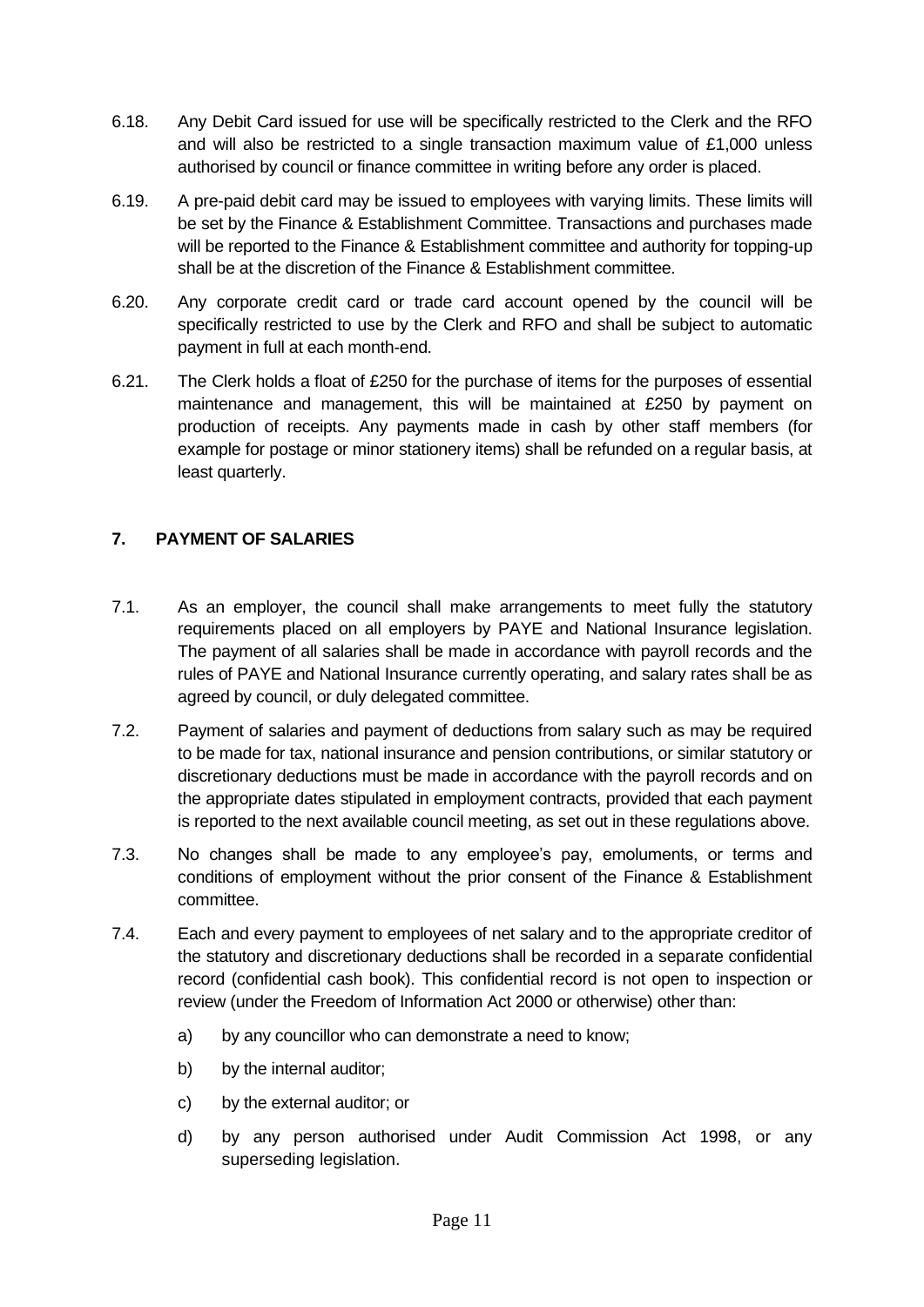- 7.5. The total of such payments in each calendar month shall be reported with all other payments as made as may be required under these Financial Regulations, to ensure that only payments due for the period have actually been paid.
- 7.6. An effective system of personal performance management should be maintained for the senior officers.
- 7.7. Any termination payments shall be supported by a clear business case and reported to the council. Termination payments shall only be authorised by council.
- 7.8. Before employing interim staff the council must consider a full business case.

# <span id="page-12-0"></span>**8. LOANS AND INVESTMENTS**

- 8.1. All borrowings shall be effected in the name of the council, after obtaining any necessary borrowing approval. Any application for borrowing approval shall be approved by Council as to terms and purpose. The application for borrowing approval, and subsequent arrangements for the loan shall only be approved by full council.
- 8.2. Any financial arrangement which does not require formal borrowing approval from the Secretary of State/Welsh Assembly Government (such as Hire Purchase or Leasing of tangible assets) shall be subject to approval by the full council. In each case a report in writing shall be provided to council in respect of value for money for the proposed transaction.
- 8.3. The council will arrange with the council's banks and investment providers for the sending of a copy of each statement of account to the Chairman of the council at the same time as one is issued to the Clerk or RFO.
- 8.4. All loans and investments shall be negotiated in the name of the council and shall be for a set period in accordance with council policy.
- 8.5. The council shall consider the need for an Investment Strategy and Policy which, if drawn up, shall be in accordance with relevant regulations, proper practices and guidance. Any Strategy and Policy shall be reviewed by the council at least annually.
- 8.6. All investments of money under the control of the council shall be in the name of the council.
- 8.7. All investment certificates and other documents relating thereto shall be retained in the custody of the RFO.
- 8.8. Payments in respect of short term or long term investments, including transfers between bank accounts held in the same bank, or branch, shall be made in accordance with Regulation 5 (Authorisation of payments) and Regulation 6 (Instructions for payments).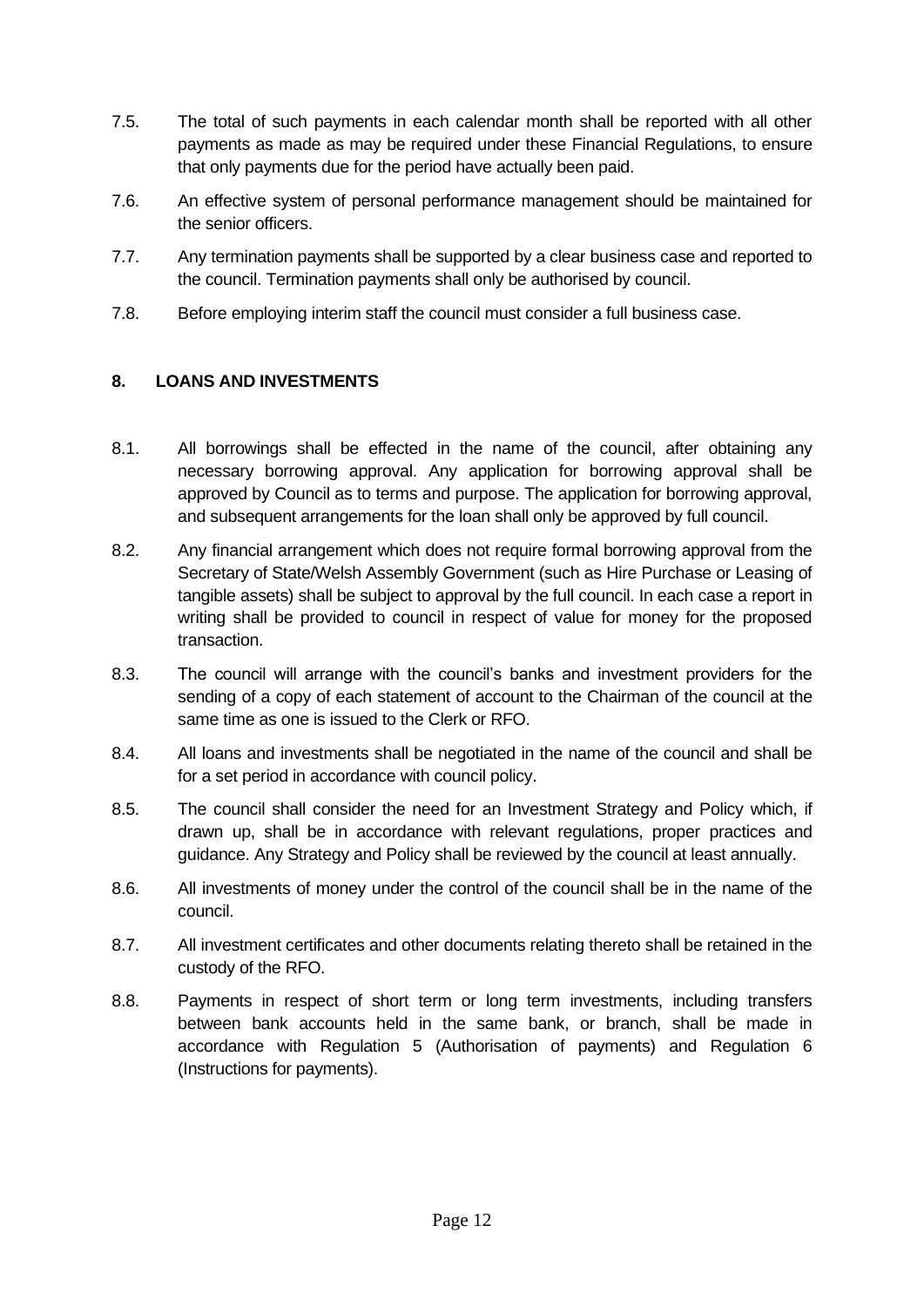#### <span id="page-13-0"></span>**9. INCOME**

- 9.1. The collection of all sums due to the council shall be the responsibility of and under the supervision of the RFO.
- 9.2. Particulars of all charges to be made for work done, services rendered or goods supplied shall be agreed annually by the council, notified to the RFO and the RFO shall be responsible for the collection of all accounts due to the council.
- 9.3. The council will review all fees and charges at least annually, following a report of the Clerk.
- 9.4. Any sums found to be irrecoverable and any bad debts shall be reported to the council and shall be written off in the year.
- 9.5. All sums received on behalf of the council shall be banked intact as directed by the RFO. In all cases, all receipts shall be deposited with the council's bankers with such frequency as the RFO considers necessary.
- 9.6. The origin of each receipt shall be entered on the paying-in slip.
- 9.7. Personal cheques shall not be cashed out of money held on behalf of the council.
- 9.8. The RFO shall promptly complete any VAT Return that is required. Any repayment claim due in accordance with VAT Act 1994 section 33 shall be made at least annually coinciding with the financial year end.
- 9.9. Where any significant sums of cash are regularly received by the council, the RFO shall take such steps as are agreed by the council to ensure that more than one person is present when the cash is counted in the first instance, that there is a reconciliation to some form of control such as ticket issues, and that appropriate care is taken in the security and safety of individuals banking such cash.
- 9.10. Any income arising which is the property of a charitable trust shall be paid into a charitable bank account. Instructions for the payment of funds due from the charitable trust to the council (to meet expenditure already incurred by the authority) will be given by the Managing Trustees of the charity meeting separately from any council meeting (see also Regulation 16 below).

#### <span id="page-13-1"></span>**10. ORDERS FOR WORK, GOODS AND SERVICES**

- 10.1. An official order or letter shall be issued for all work, goods and services unless a formal contract is to be prepared or an official order would be inappropriate. Copies of orders shall be retained.is generally understood to include all fixed assets.
- 10.2. Order books shall be controlled by the RFO.
- 10.3. All members and officers are responsible for obtaining value for money at all times. An officer issuing an official order shall ensure as far as reasonable and practicable that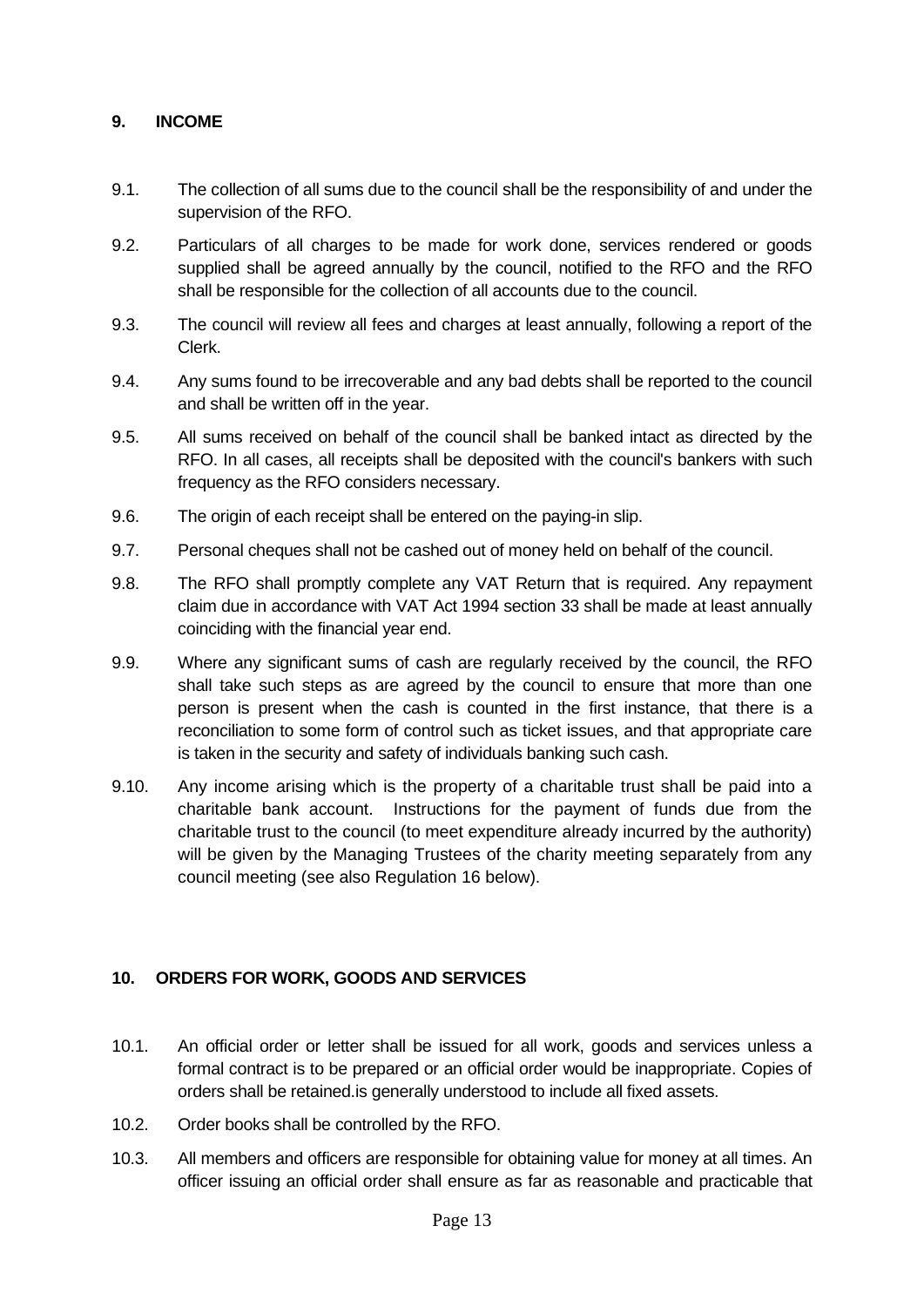the best available terms are obtained in respect of each transaction, usually by obtaining three or more quotations or estimates from appropriate suppliers, subject to any *de minimis* provisions in Regulation 12.1 below.

- 10.4. A member may not issue an official order or make any contract on behalf of the council.
- 10.5. The RFO shall verify the lawful nature of any proposed purchase before the issue of any order, and in the case of new or infrequent purchases or payments, the RFO shall ensure that the statutory authority shall be reported to the meeting at which the order is approved so that the minutes can record the power being used.

#### **11. CONTRACTS**

Procedures as to contracts are laid down as follows:

- 11.1 Every contract shall comply with these financial regulations, and no exceptions shall be made otherwise than in an emergency provided that this regulation need not apply to contracts which relate to items (i) to (vi) below:
- i. for the supply of gas, electricity, water, sewerage and telephone services;
- ii. for specialist services such as are provided by legal professionals acting in disputes;
- iii. for work to be executed or goods or materials to be supplied which consist of repairs to or parts for existing machinery or equipment or plant;
- iv. for work to be executed or goods or materials to be supplied which constitute an extension of an existing contract by the council;
- v. for additional audit work of the external auditor up to an estimated value of £500 (in excess of this sum the Clerk and RFO shall act after consultation with the Chairman and Vice Chairman of council); and
- vi. for goods or materials proposed to be purchased which are proprietary articles and / or are only sold at a fixed price.
- 11.2 Where the council intends to procure or award a public supply contract, public service contract or public works contract as defined by The Public Contracts Regulations 2015 ("the Regulations") which is valued at £25,000 or more, the council shall comply with the relevant requirements of the Regulations<sup>3</sup>.
- 11.3 The full requirements of The Regulations, as applicable, shall be followed in respect of the tendering and award of a public supply contract, public service contract or

<sup>&</sup>lt;sup>3</sup> The Regulations require councils to use the Contracts Finder website to advertise contract opportunities, set out the procedures to be followed in awarding new contracts and to publicise the award of new contracts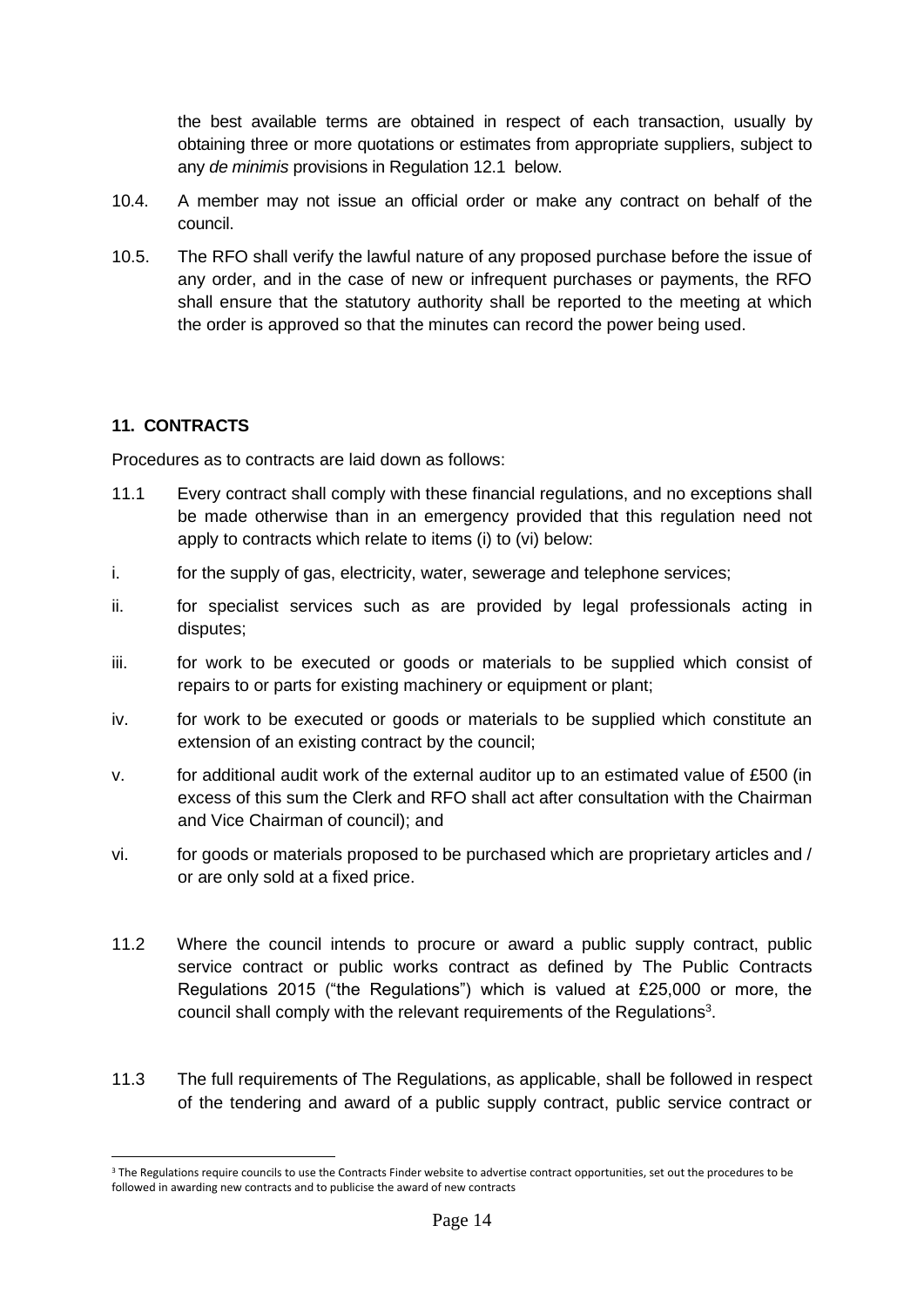public works contract which exceed thresholds in The Regulations set by the Public Contracts Directive 2014/24/EU (which may change from time to time)<sup>4</sup>.

- 11.4 When applications are made to waive financial regulations relating to contracts to enable a price to be negotiated without competition the reason shall be embodied in a recommendation to the council.
- 11.5 Such invitation to tender shall state the general nature of the intended contract and the Clerk shall obtain the necessary technical assistance to prepare a specification in appropriate cases. The invitation shall in addition state that tenders must be addressed to the Clerk in the ordinary course of post. Each tendering firm shall be supplied with a specifically marked envelope in which the tender is to be sealed and remain sealed until the prescribed date for opening tenders for that contract.
- 11.6 All sealed tenders shall be opened at the same time on the prescribed date by the Clerk in the presence of at least one member of council.
- 11.7 Any invitation to tender issued under this regulation shall be subject to Standing Orders, and shall refer to the terms of the Bribery Act 2010.
- 11.8 When it is to enter into a contract of less than £25,000 in value for the supply of goods or materials or for the execution of works or specialist services other than such goods, materials, works or specialist services as are excepted as set out in paragraph (a) the Clerk or RFO shall obtain 3 quotations (priced descriptions of the proposed supply); where the value is below £3,000 and above £1000 the Clerk or RFO shall strive to obtain 3 estimates. Otherwise, Regulation 10.3 above shall apply.
- 11.9 The council shall not be obliged to accept the lowest or any tender, quote or estimate.
- 11.10 Should it occur that the council, or duly delegated committee, does not accept any tender, quote or estimate, the work is not allocated and the council requires further pricing, provided that the specification does not change, no person shall be permitted to submit a later tender, estimate or quote who was present when the original decision-making process was being undertaken.

<sup>4</sup> Thresholds currently applicable are:

a) For public supply and public service contracts 209,000 Euros (£181,302)

b) For public works contracts 5,225,000 Euros (£4,551,413)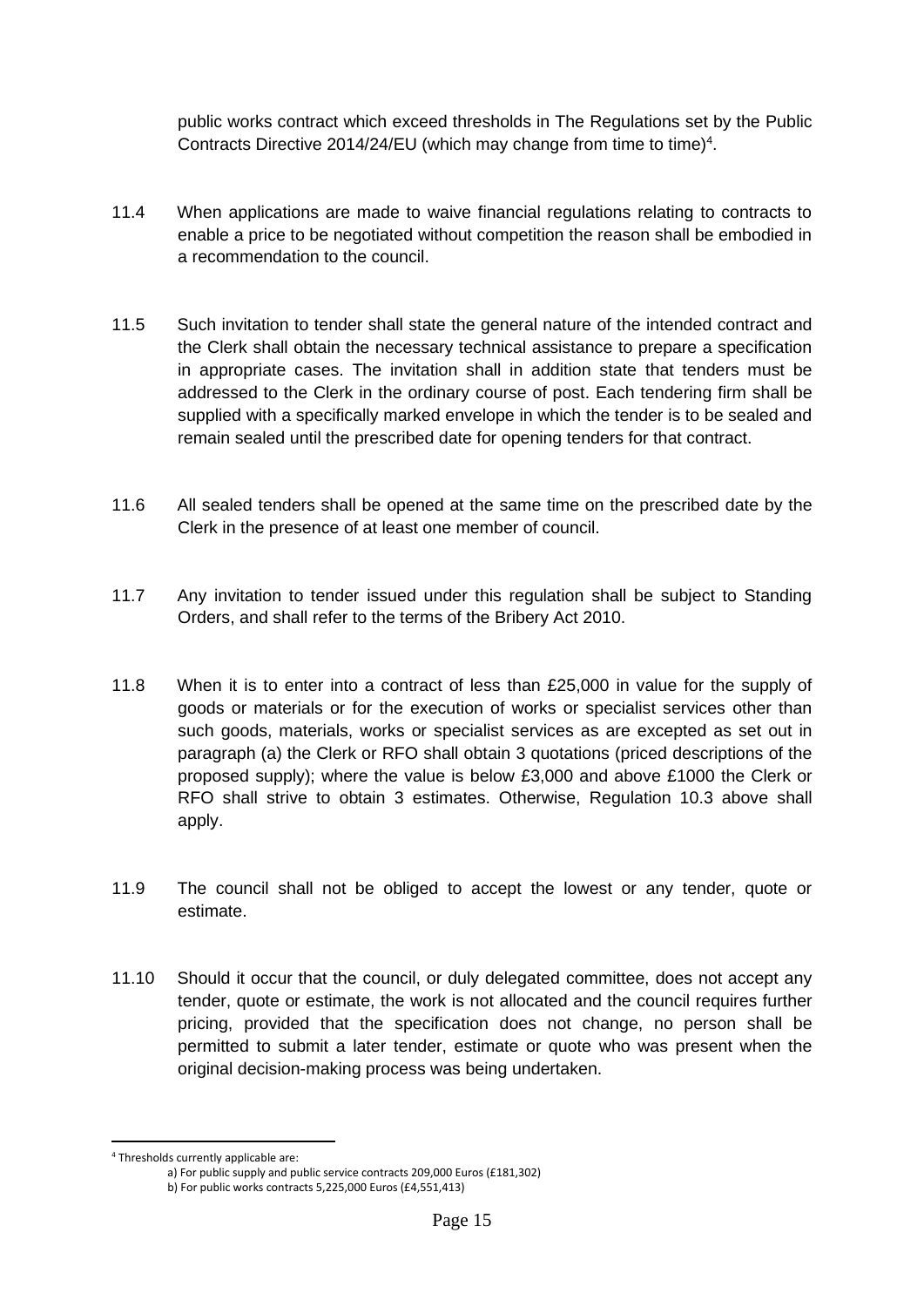#### <span id="page-16-0"></span>**12. PAYMENTS UNDER CONTRACTS FOR BUILDING OR OTHER CONSTRUCTION WORKS**

- 12.1. Payments on account of the contract sum shall be made within the time specified in the contract by the RFO upon authorised certificates of the architect or other consultants engaged to supervise the contract (subject to any percentage withholding as may be agreed in the particular contract).
- 12.2. Where contracts provide for payment by instalments the RFO shall maintain a record of all such payments. In any case where it is estimated that the total cost of work carried out under a contract, excluding agreed variations, will exceed the contract sum of 5% or more a report shall be submitted to the council.
- 12.3. Any variation to a contract or addition to or omission from a contract must be approved by the council and Clerk to the contractor in writing, the council being informed where the final cost is likely to exceed the financial provision.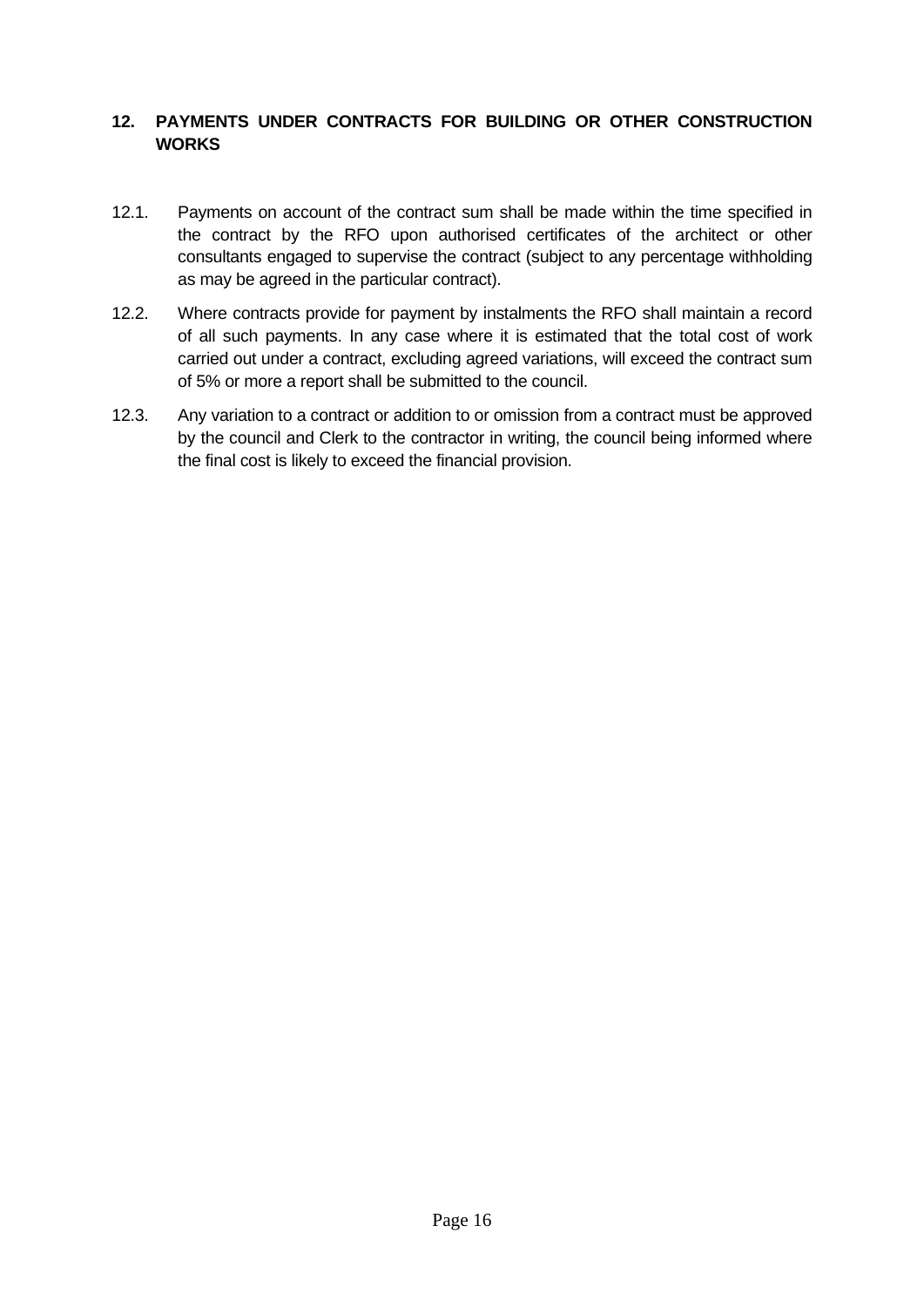#### <span id="page-17-0"></span>**13. STORES AND EQUIPMENT**

- 13.1. The officer in charge of each section shall be responsible for the care and custody of stores and equipment in that section.
- 13.2. Delivery notes shall be obtained in respect of all goods received into store or otherwise delivered and goods must be checked as to order and quality at the time delivery is made.
- 13.3. Stocks shall be kept at the minimum levels consistent with operational requirements.
- 13.4. The RFO shall be responsible for periodic checks of stocks and stores at least annually.

#### <span id="page-17-1"></span>**14. ASSETS, PROPERTIES AND ESTATES**

- 14.1. The Clerk shall make appropriate arrangements for the custody of all title deeds and Land Registry Certificates of properties held by the council. The RFO shall ensure a record is maintained of all properties held by the council, recording the location, extent, plan, reference, purchase details, nature of the interest, tenancies granted, rents payable and purpose for which held in accordance with Accounts and Audit Regulations.
- 14.2. No tangible moveable property shall be purchased or otherwise acquired, sold, leased or otherwise disposed of, without the authority of the council, together with any other consents required by law, save where the estimated value of any one item of tangible movable property does not exceed £250.
- 14.3. No real property (interests in land) shall be sold, leased or otherwise disposed of without the authority of the council, together with any other consents required by law, In each case a report in writing shall be provided to council in respect of valuation and surveyed condition of the property (including matters such as planning permissions and covenants) together with a proper business case (including an adequate level of consultation with the electorate).
- 14.4. No real property (interests in land) shall be purchased or acquired without the authority of the full council. In each case a report in writing shall be provided to council in respect of valuation and surveyed condition of the property (including matters such as planning permissions and covenants) together with a proper business case (including an adequate level of consultation with the electorate).
- 14.5. Subject only to the limit set in Reg. 14.2 above, no tangible moveable property shall be purchased or acquired without the authority of the full council. In each case a report in writing shall be provided to council with a full business case.
- 14.6. The RFO shall ensure that an appropriate and accurate Register of Assets and Investments is kept up to date. The continued existence of tangible assets shown in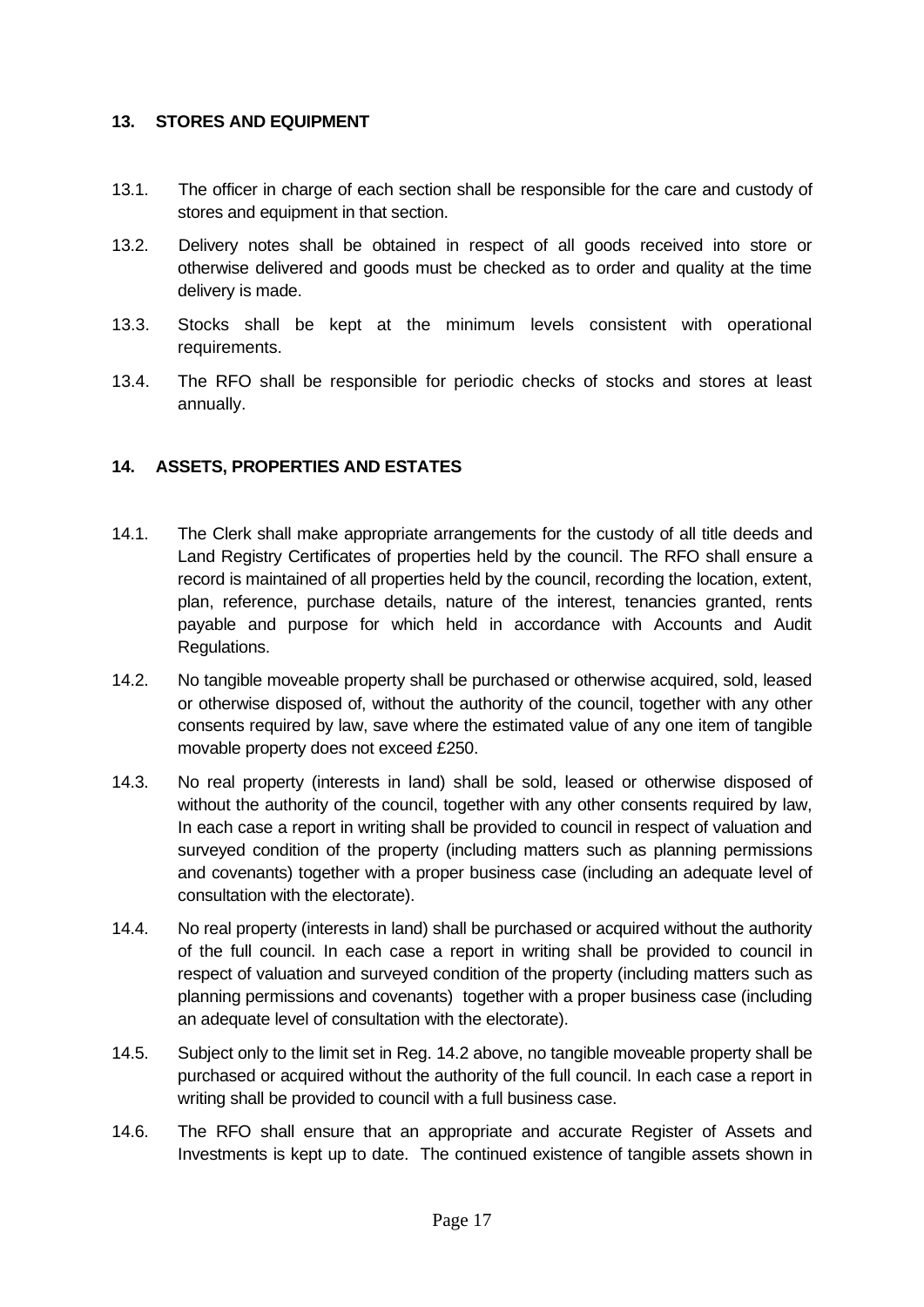the Register shall be verified at least annually, possibly in conjunction with a health and safety inspection of assets.

#### <span id="page-18-0"></span>**15. INSURANCE**

- 15.1. Following the annual risk assessment (per Financial Regulation 17), the RFO shall effect all insurances and negotiate all claims on the council's insurers.
- 15.2. The RFO shall keep a record of all insurances effected by the council and the property and risks covered thereby and annually review it.
- 15.3. The RFO shall be notified of any loss liability or damage or of any event likely to lead to a claim, and shall report these to council at the next available meeting.
- 15.4. All appropriate members and employees of the council shall be included in a suitable form of security or fidelity guarantee insurance which shall cover the maximum risk exposure as determined annually by the council, or duly delegated committee.

#### <span id="page-18-1"></span>**16. CHARITIES**

16.1. Where the council is sole managing trustee of a charitable body the Clerk and RFO shall ensure that separate accounts are kept of the funds held on charitable trusts and separate financial reports made in such form as shall be appropriate, in accordance with Charity Law and legislation, or as determined by the Charity Commission. The Clerk and RFO shall arrange for any audit or independent examination as may be required by Charity Law or any Governing Document.

#### <span id="page-18-2"></span>**17. RISK MANAGEMENT**

- 17.1. The council is responsible for putting in place arrangements for the management of risk. The Clerk shall prepare, for approval by the council, risk management policy statements in respect of all activities of the council. Risk policy statements and consequential risk management arrangements shall be reviewed by the council at least annually.
- 17.2. When considering any new activity, the Clerk shall prepare a draft risk assessment including risk management proposals for consideration and adoption by the council.

#### <span id="page-18-3"></span>**18. SUSPENSION AND REVISION OF FINANCIAL REGULATIONS**

18.1. It shall be the duty of the council to review the Financial Regulations of the council from time to time. The Clerk shall make arrangements to monitor changes in